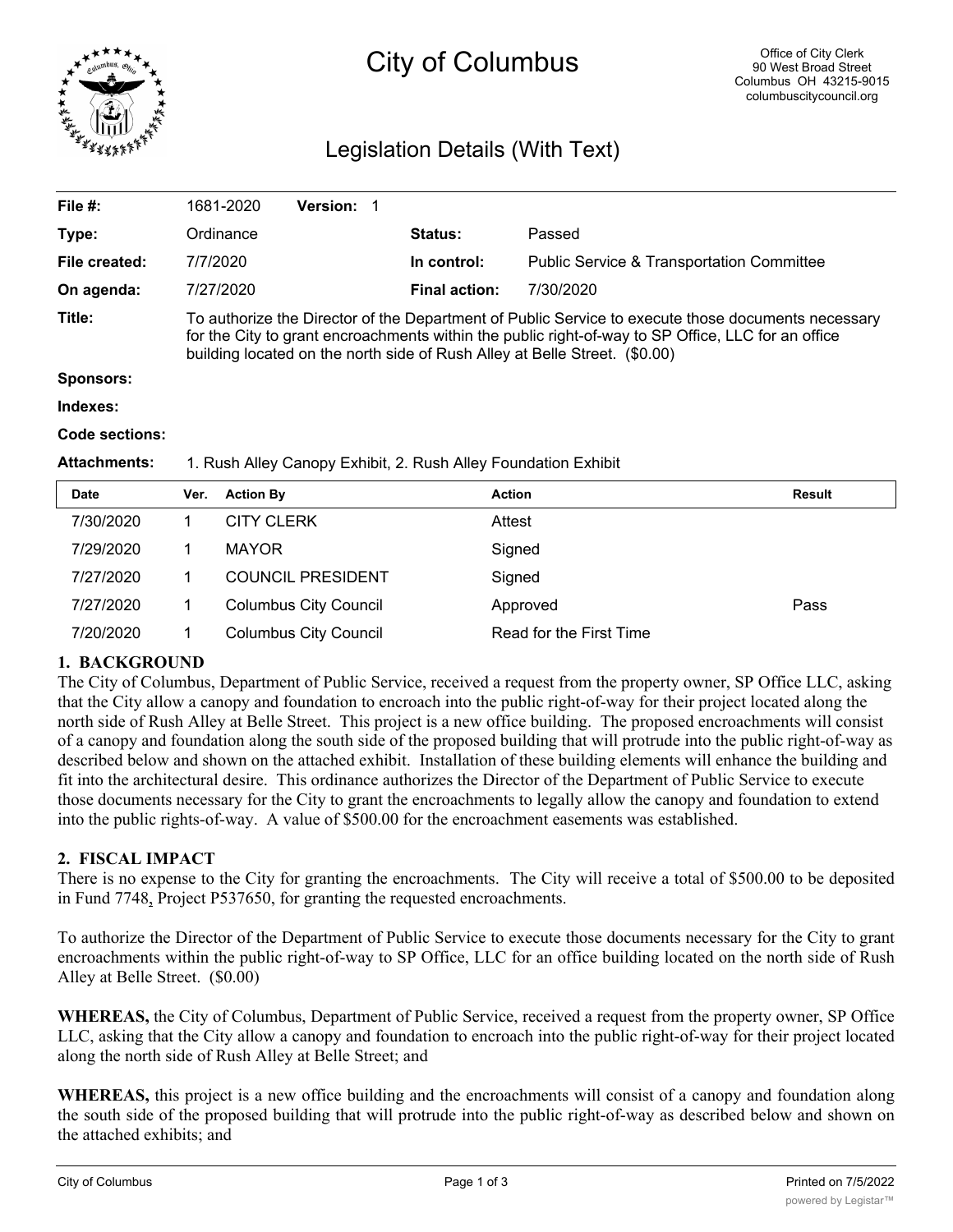**WHEREAS, i**nstallation of these building elements will enhance the building and fit into the architectural desire; and

**WHEREAS,** a value of \$500.00 for the encroachment easements was established to be deposited in Fund 7748, Project P537650; and

**WHEREAS,** it has become necessary in the usual daily operation of the Department of Public Service to authorize the Director to execute those documents necessary for the City to grant the encroachments to legally allow the canopy and foundation to extend into the public rights-of-way; **now therefore**

#### **BE IT ORDAINED BY THE COUNCIL OF THE CITY OF COLUMBUS:**

**SECTION 1.** That the Director of the Department of Public Service is authorized to execute those documents necessary for the City to grant the encroachments described below and on the attachments included with this ordinance to legally allow the canopy and foundation to extend into the public rights-of-way; to-wit:

#### **3 Dimensional Canopy Encroachment Easement BETWEEN THE ELEVATIONS OF 708.00 feet AND 728.00 FEET 0.010 ACRE**

Situated in the State of Ohio, County of Franklin, City of Columbus, located in Virginia Military District Survey Number 1393, being across Rush Alley (all references refer to the records of the Recorder's Office, Franklin County, Ohio) and being described as follows:

**Beginning** at the intersection of the northerly right-of-way line of Rush Alley and the westerly right-of-way line of Belle Avenue, as shown on the subdivision entitled Scioto Peninsula Subdivision of record in Plat Book 127, Page 91;

**Thence** across Rush Alley, the following courses and distances

South 08° 09' 30" East, a distance of 2.00 feet to a point;

South 81° 50' 30" West, a distance of 107.29 feet to a point;

South 07° 54' 21" East, a distance of 3.00 feet to a point;

South 81° 50' 30" West, a distance of 24.50 feet to a point;

North  $08^{\circ}$  09' 30" West, a distance of 3.00 feet to a point;

South 81° 50' 30" West, a distance of 53.21 feet to a point;

North 08° 09' 30" West, a distance of 2.00 feet to a point on the southerly right-of-way line of Rush Alley;

**Thence** North 81° 50' 30" East, with said southerly right-of-way line, a distance of 185.01 feet to the POINT OF BEGINNING, containing 0.010 acre, more or less.

Elevations stated above are based upon NAVD 88, utilizing a Franklin County Survey benchmark designated "Broad" with a published elevation of 733.940 feet. Said elevations are also referenced to the finished floor elevation as being 709.70 feet.

#### **3 Dimensional Foundation Encroachment Easement BETWEEN THE ELEVATIONS OF 703.00 feet AND 710.00 FEET 0.013 ACRE**

Situated in the State of Ohio, County of Franklin, City of Columbus, located in Virginia Military District Survey Number 1393, being across Rush Alley (all references refer to the records of the Recorder's Office, Franklin County, Ohio) and being described as follows:

**Beginning** at the intersection of the northerly right-of-way line of Rush Alley and the westerly right-of-way line of Belle Avenue, as shown on the subdivision entitled Scioto Peninsula Subdivision of record in Plat Book 127, Page 91;